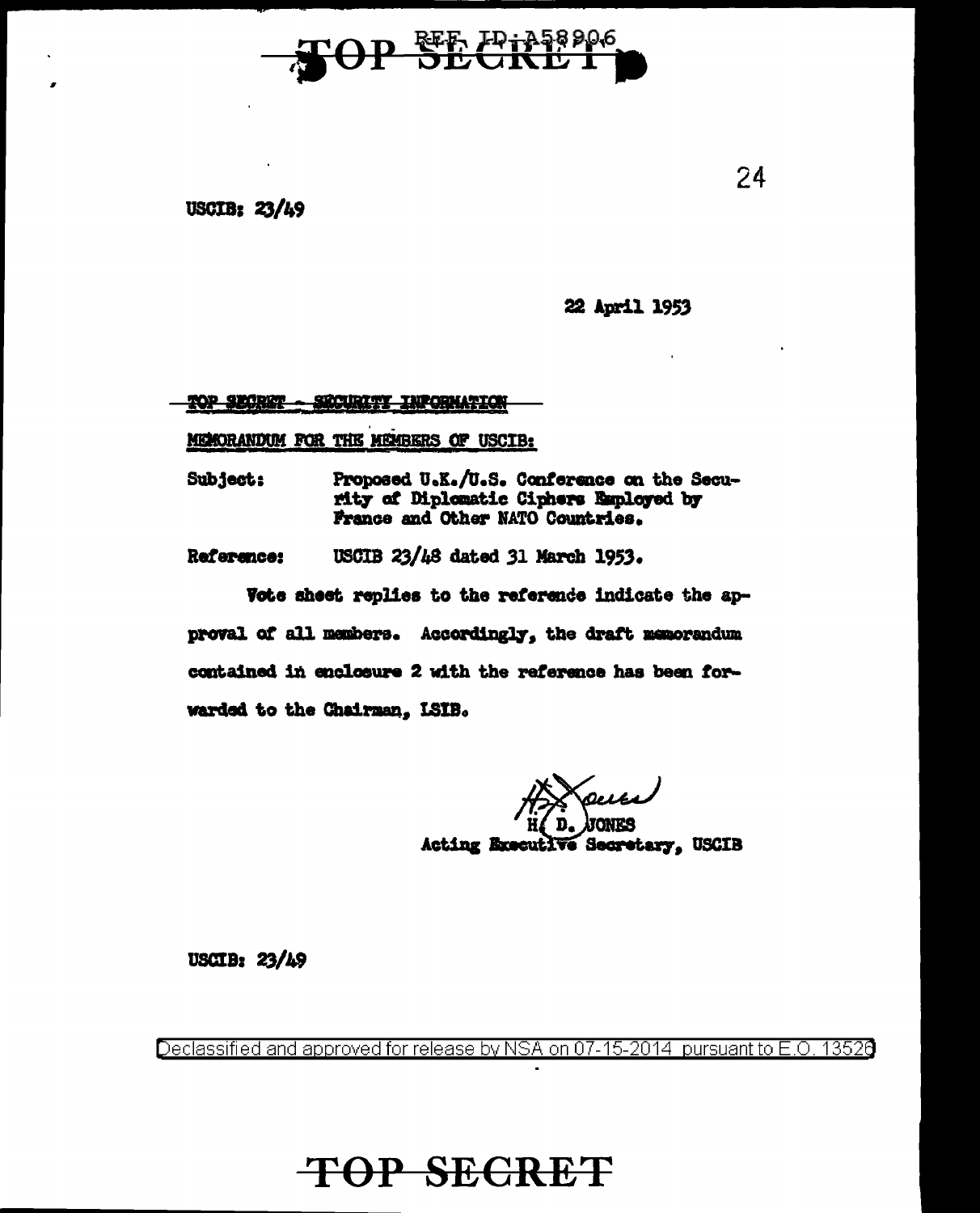)<br>on be read only by those personnel officially indoctrinated in<br>ence security regulations and authorized to receive the inform This docum USCIB: 23/48

31 March 1953

24

TOP SECRET CANOE - SECURITI INFORMATION

MEMORANDUM FOR THE MEMBERS OF USCIB:

Proposed U.K./U.S. Conference on the Security of Subject: Diplomatic Ciphers Employed by France and other NATO Countries.

1. There is attached a copy of a communication from the Chairman of the London Signal Intelligence Board proposing a conference, in the near future, between representatives of USCIB and ISIB on the following questions:

> To review, in light of recent developments, the a. proposed tactics of the approach to the French regarding insecurity of their diplomatic ciphers.

b. To consider strategy on the wider question of the insecurity of the diplomatic ciphers of other NATO nations.

In addition, the Chairman, ISIBf has proposed that a related subject, viz, the security of the ciphers used by the armed forces of France and other NATO countries, be considered provided such would not hold up action on the matters referred to in (a) and (b) above.

2. The Chairman, USCIB, tas expressed his opinion that the facts cited in the attached memorandum from the Chairman of ISIB, plus other facts on this subject which have, from time to time, been brought to the attention of the Members of USCIB, justify having the proposed conference in the near future.

3. There is appended as Enclosure 2, a draft reply to the Chairman, LSIB, for signature by the Chairman, USCIB. It is re $\infty$ quested that your concurrence or tomments with reference to this reply be returned to the Secretary on the attached vote sheet at your early convenience, preferably not later than Tuesday. 7 April 1953.

**vé Secretary, USCIB** 

**Enclosures - 2** 

1. DGC/3242 dtd 26 Feb 53. 2. Draft Reply to DGC/3242 from Chairman, USCIB.

USCIB:  $23/48$ NATIONAL SECURITY AGENCY

Form 781-C10S4<br>1 Jul 52 FOP SEGRET GANOE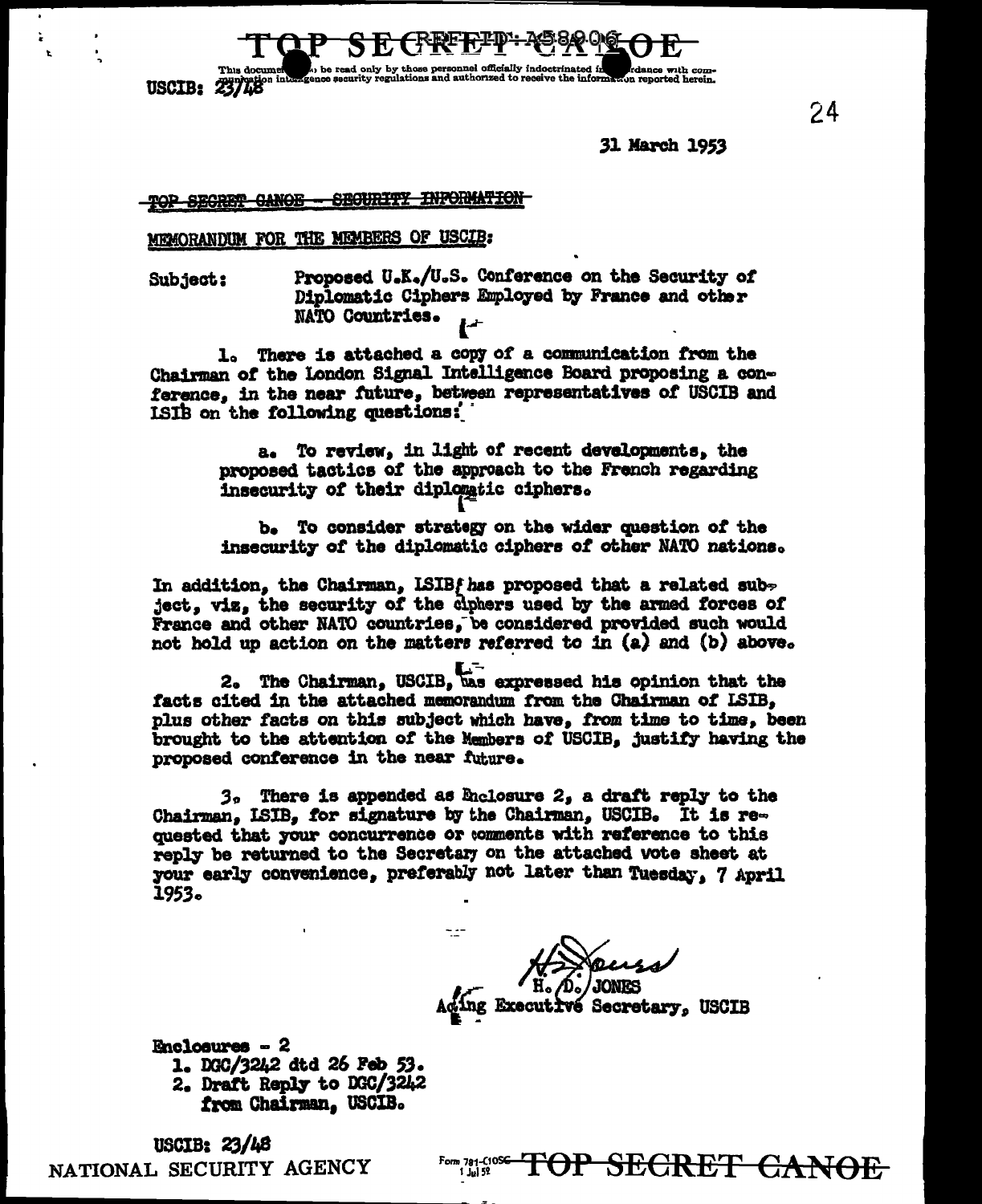)<br>to be read only by those personnel officially indoctrinated in **the following of the com-**<br>ence security regulations and authorized to receive the information reported herein. This documen

DGC/3242

26th February, 1953.

Chairman. United States Communications Intelligence Board.

 $\mathbf{L}$ One of the conclusions of the U.K. - U.S. Conference on the security of French Communications held at Washington in May 1951 was that "the urgency for improving the security of French diplomatic communications" was "such that a programme to this end should be undertaken as soon as possible".\* It was also recommended. however, that any approach to the French M.F.A. should be deferred pending consideration of the report of the Tripartite Group at that time studying the internal security of the French Government. $\angle$  There must be good evidence, before the initial approach was made, that French authorities having access to M.F.A. communications handled on a classified basis by the U.K. or U.S. Government whave the intent and capability to establish arrangements to protect this information", and that these arrangements should be "sufficient, in the agreed opinion of the U.K. and the U.S. Governments, to warrant making an initial approach".\*\*

In December 1951 Chairman L.S.I.B. informed Chairman U.S.C.I.B.44  $2.$ that L.S.I.B. had examined the report of the Tripartite Group and had concluded that the French intent and capability to establish security arrangements were sufficient to warrant the U.S. and the U.K. making an initial approach to them about their communications **security.** 

In reply<sup>X</sup> Chairman U.S.C.I.B. stated that the report of the з. Tripartite Group on general security did not in itself represent an improvement in French security, and that it was U.S.C.I.B.'s understanding that an approach to the French M.F.A. could not be made until the report had been approved by each of the participating

- $\Delta$ Para. 3(1) of Conference report
- $\boldsymbol{f}$ Para,  $3(k)$  of Conference report
- 美雄 Conference report, para.  $47(a)$  of Enclosure 'B'
- $\overline{H}$ 1SIB/244/51
- Dated 24th January, 1952.  $\mathbf{x}$

Enclosure 1 with USCIB 23/48 dated 31 March 1953.

Form 781-C1<del>066 TOP SECRET CANOE</del>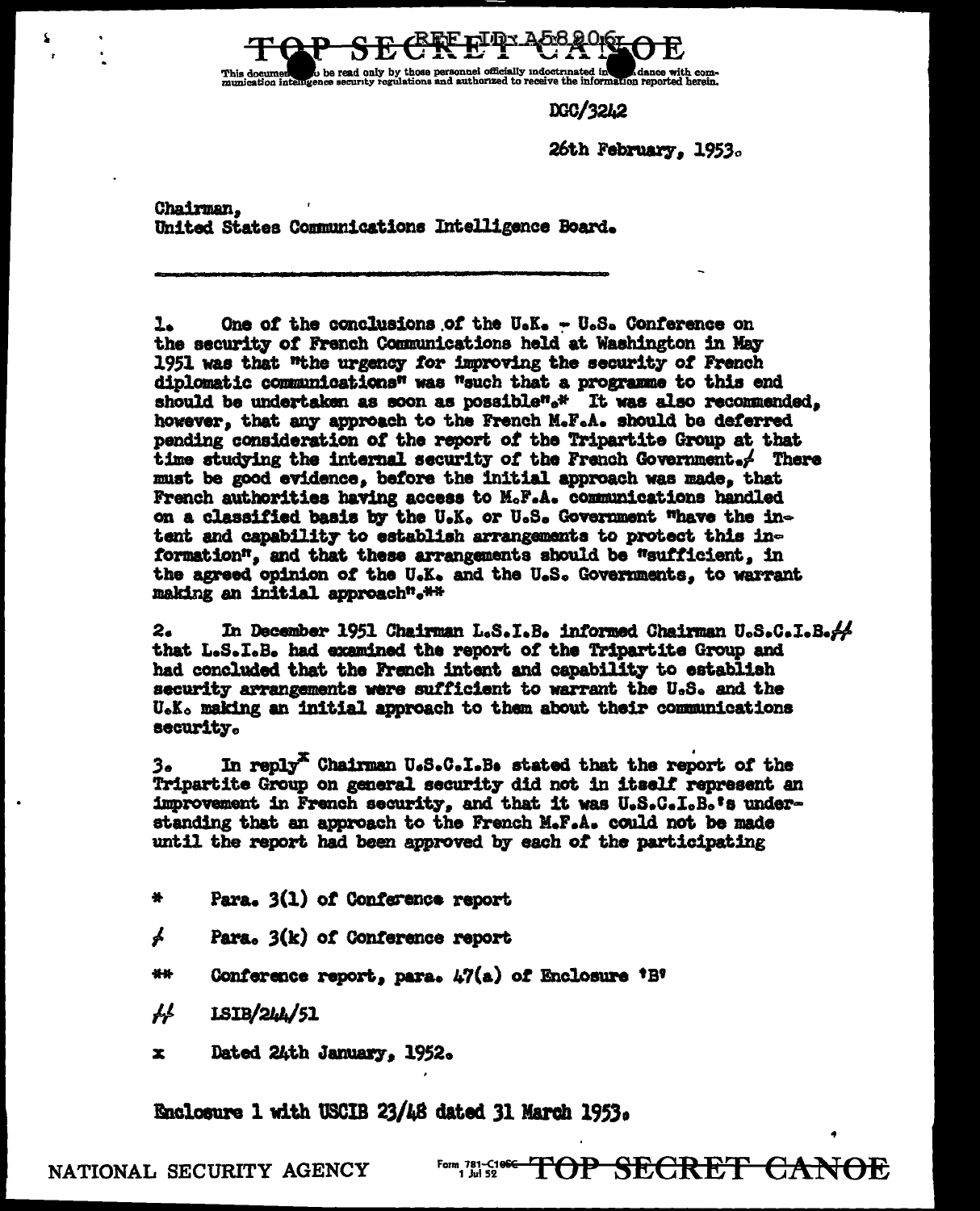

This document to be read only by those personnel officially indoctrinated in the plan in the plan in the plan in the plan in the plan in the plan in the plan in the plan in the plan in the plan in the plan in the plan in t

countries and the French Government had undertaken definite implementing action on the basis of its approval. Following these developments U.S.C.I.B. would, as previously agreed, be prepared to discuss the means for approaching the French M.F.A. along the general lines proposed by L.S.I.B.

It is now understood by L:S.I.B. that, in spite of reser-4. vations about Civil Ministries, both the U.S. and U.K. delegations to the recent conference of the Tripartite Security Working Group have agreed that positive steps have been taken by the French to put into effect the principles and standards laid down in the 1951 Tripartite report, and L.S.I.B. feels that U.S.C.I.B's principal objection to an early approach to the French is therefore less valid.

There have been two other developments since 1951 which 5. affect the situation:

> During 1952 there has been a marked improvement in the (b) behaviour of the French on cypher security matters. By and large NATO security rules in this connection have been strictly observed,

L.S.I.B. considers that the developments outlined in para-6. graphs  $\mu$  and  $5(a)$  and (b) above reflect an improvement in French

 $EO 3.3(h)(2)$ PL 86-36/50 USC 3605

EO  $3.3(h)(2)$  $\overline{\mathbf{2}}$ PL 86-36/50 USC 3605

Form 781-C108C TOP SECRET

<del>CANOE</del>

NATIONAL SECURITY AGENCY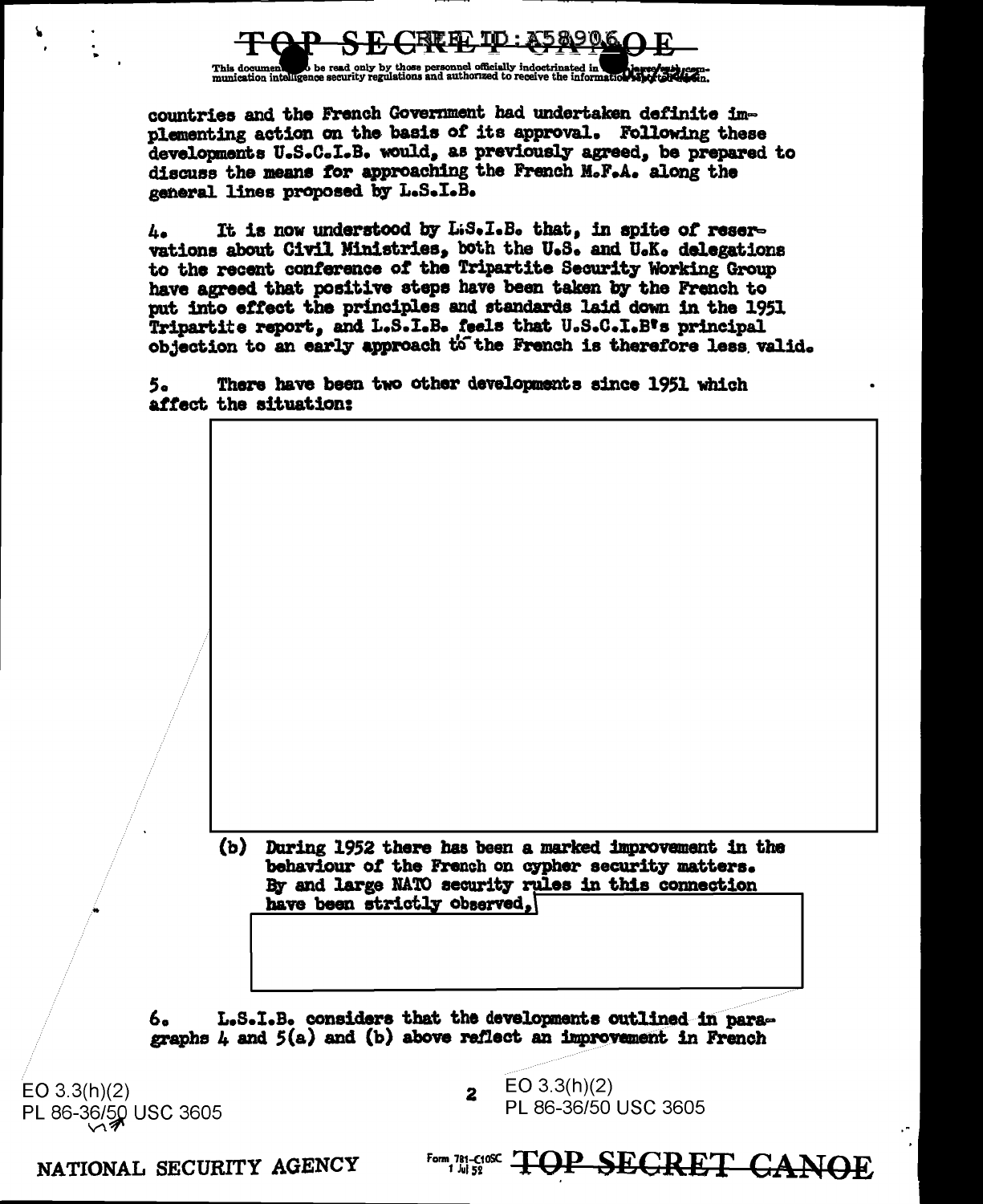

security awareness and in French security itself, and that the risks involved in the proposed approach to the French M.F.A. in 1951 are now much reduced. There is still an urgent need for such an approach, however, both on account of the continuing (though less serious) cypher security weakness of the French M.F.A. itself, and because there is a strong case for putting French cyphers right before proceeding (as the French themselves wish to proceed) to those of other NATO nations.

L.S.I.B. feels, however, that it might be desirable for 7. U.S.C.I.B. and L.S.I.B., in the light of recent developments, to review the proposed tactics of the approach to the French on their diplomatic cyphers, and at the same time to consider strategy on the wider question of the diplomatic cyphers of other NATO nations. A further conference of U.S.C.I.B. and L.S.I.B. representatives appears the only satisfactory method of conducting an adequate survey of the current position. A related subject that might appropriately be considered at a conference of U.S.C.I.B. and L.S.I.B. representatives - provided it does not hold up action on the diplomatic cyphers - is the security of the cyphers used by the armed forces of France and other NATO countries. L.S.I.B. feels that at the present time valuable data on NATO forces may be available to the Russians from the exploitation of the cyphers, and that it would be essential to stop such a leak before the outbreak of any war between NATO powers and the Soviet bloc.

8. L.S.I.B. therefore urges that a conference on the above questions between representatives of the two Boards should be convened as early as possible, either in London or in Washington. While L.S.I.B. would like an opportunity to welcome U.S. representatives to London, it would be happy to comply if for any reason U.S.C.I.B. preferred to hold the conference in Washington.

PL 86-36/50 USC 3605

Form 781-C108C -**TOP SECRET CANOE** 

|  | (Signed)                         |  |
|--|----------------------------------|--|
|  |                                  |  |
|  | London Signal Intelligence Board |  |

 $\overline{\mathbf{3}}$